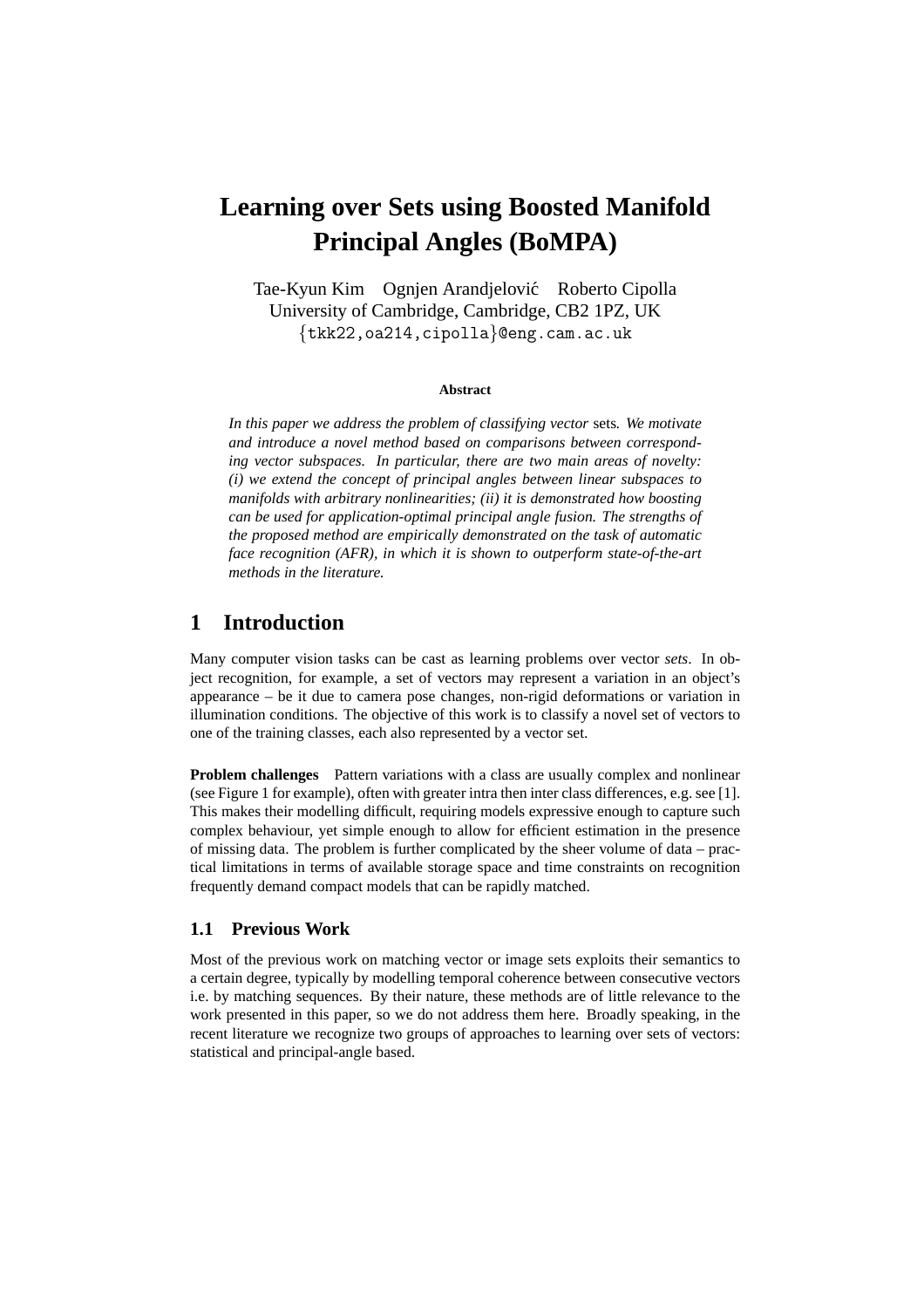

Figure 1: *Face vector sets: 10 samples of two typical face sets used to illustrate concepts proposed in this paper (top) and the corresponding patterns in the 3D principal component subspaces (bottom), estimated from data. The sets capture appearance changes of faces of two different individuals as they performed unconstrained head motion in front of a fixed camera. The corresponding pattern variations (blue circles) are highly nonlinear, with a number of outliers present (red stars).*

**Statistical methods** Statistical learning approaches rely on the assumption that vectors **x** of the *i*-th class are independently and identically (i.i.d.) drawn samples from  $p^{(i)}(\mathbf{x})$ . The problem of set matching then becomes that of estimating each underlying probability density and comparing two such estimates. In the work of Shakhnarovich *et al.* [20], densities  $p^{(i)}(\mathbf{x})$  are modelled as multivariate Gaussians, estimated with Probabilistic PCA [23] and compared using the Kullback-Leibler (KL) divergence [6]. Arandjelović *et al.* criticized this approach for its insufficiently expressive modelling and proposed a kernel-based method to implicitly model nonlinear, but intrinsically low-dimensional manifolds of faces [2]. In this work, the authors also argue against the use of KL divergence due to its asymmetry and demonstrate a superior performance of the Resistor-Average distance [13] on the task of AFR under mildly varying imaging conditions. In [3], Arandjelović et al. proposed a Gaussian Mixture Model for high-dimensional density estimation. The advantage of this approach over the previously mentioned kernel method lies in its more principled modelling of densities confined to nonlinear manifolds; however this benefit comes at the cost of increased difficulty of divergence computation, performed using a Monte-Carlo algorithm.

**Principal angle-based methods** Principal angles are minimal angles between vectors of two subspaces (see Section 2). Since the concept of principal angles was first introduced by Hotelling in [12], it has been applied to in various fields [10, 14, 18]. Of most relevance to the work addressed in this paper is the Mutual Subspace Method (MSM) of Yamaguchi *et al.* [26]. In MSM the sum of cosines of the first (i.e. smallest) few principal angles<sup>1</sup> is used as a similarity measure between linear subspaces used to compactly

<sup>&</sup>lt;sup>1</sup>In statistics, the cosines of canonical angles are termed canonical correlations.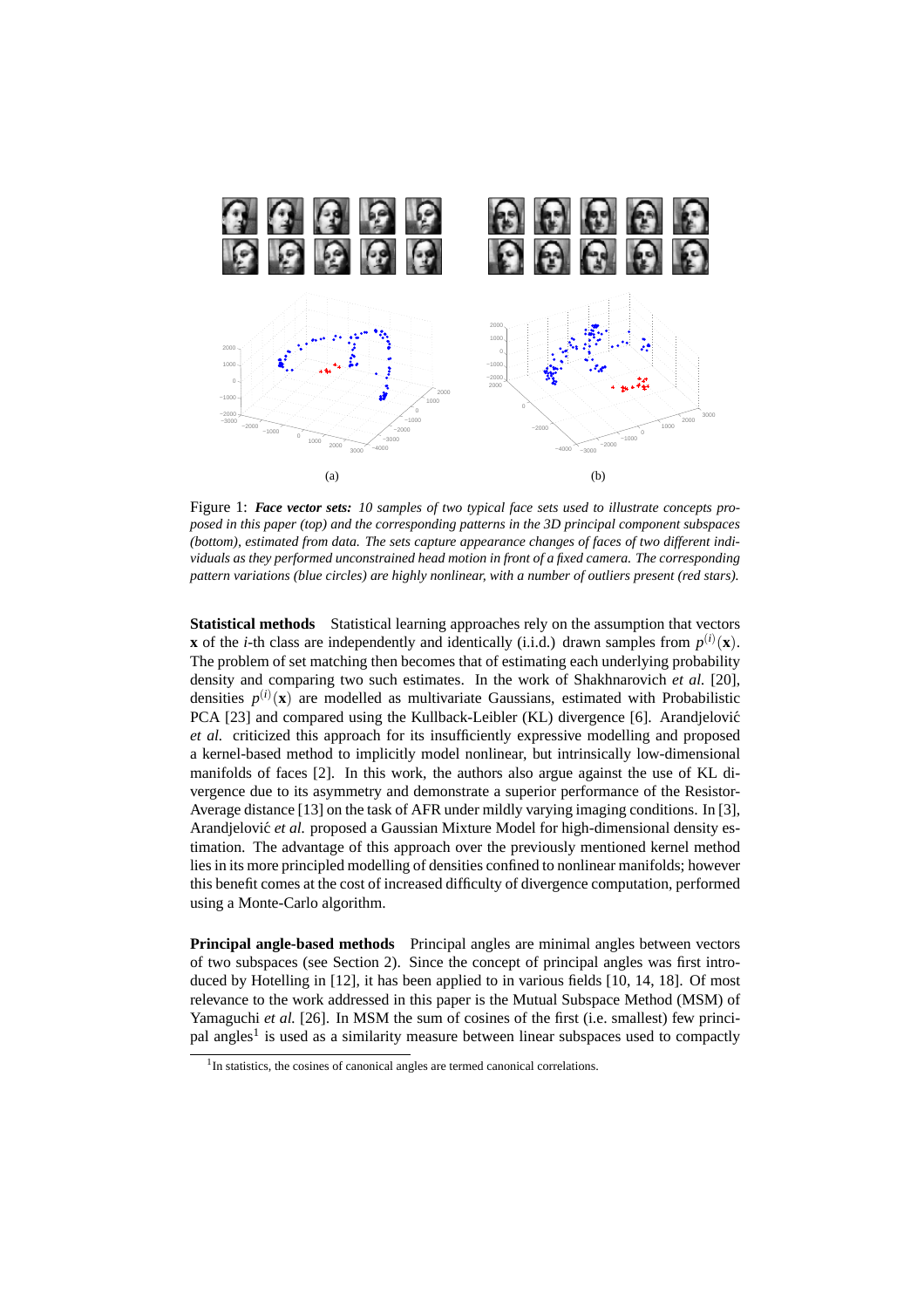characterize vector sets. MSM has been successfully used for face recognition [26] and ship identification [17] (for evaluation results also see [2, 3]). In the related Constrained MSM [9], vector sets are projected to the linear Constraint subspace that attempts to maximize the separation (in terms of principal angles) between vector spaces corresponding to different classes, under the assumption of their linearity.

MSM-based methods have two major shortcomings: the limited capability of modelling nonlinear pattern variations and the *ad-hoc* fusion of information contained in different principal angles. The assumption of linearity of modelled vector subspaces is important, both because it means that MSM is incapable of differentiating between two nonlinear manifolds embedded in the same linear space and because of the sensitivity of such estimate to particular data variation [2]. In [25] Wolf and Shashua show how principal angles between nonlinear subspaces can be computed using the "kernel trick" [19]. However, the reported evaluation was performed on a database of a rather small size, making it difficult to judge the performance of their method. Additionally, as in all kernel approaches, finding the optimal kernel function is a difficult problem.

An attractive feature of MSM-based methods is their computational efficiency: principal angles between linear subspaces can be computed rapidly [5], while the estimation of linear subspaces can be performed in an incremental manner [11, 15, 21].

**Densities vs. subspaces** As a conclusion to this section, we would like to briefly discuss the advantages and disadvantages of the two learning approaches: one which learns densities confined to low-dimensional subspaces and the other which learns the subspaces themselves. In many computer vision applications, due to different data acquisition conditions, the frequency of occurrence of a particular pattern can vary arbitrarily between the training stage and a novel input to the system  $2$ . In this case, subspace learning techniques are more applicable as they effectively place a uniform prior over a space of possible pattern variation. On the other hand, if there is a reason to believe that training and novel data share some statistical properties, density-based methods may produce better results. In AFR work of Arandjelovic<sup> $et$  *al.* [3], for example, the authors note that anatomical</sup> constraints and the constraints of the imaging setup make certain head poses more likely than others, therefore opting for a statistical approach to recognition. The point to take is that neither of the two approaches is inherently the right one, but that the choice between the two is dictated by a particular problem.

# **2 Boosted Manifold Principal Angles (BoMPA)**

Principal, or canonical, angles  $0 \le \theta_1 \le \ldots \le \theta_p \le (\pi/2)$  between two *D*-dimensional linear subspaces  $U_1$  and  $U_2$  are uniquely defined as the minimal angles between any two vectors of the subspaces:

$$
\cos \theta_i = \max_{\mathbf{u}_i \in U_1} \max_{\mathbf{v}_i \in U_2} \mathbf{u}_i^T \mathbf{v}_i \tag{1}
$$

subject to:

$$
\mathbf{u}_i^T \mathbf{u}_i = \mathbf{v}_i^T \mathbf{v}_i = 1, \, \mathbf{u}_i^T \mathbf{u}_j = \mathbf{v}_i^T \mathbf{v}_j = 0, \, j = 1, ..., i - 1 \tag{2}
$$

<sup>&</sup>lt;sup>2</sup>The term "arbitrarily" should be taken in practical terms i.e. given the parameters which one can realistically expect to model, control or affect.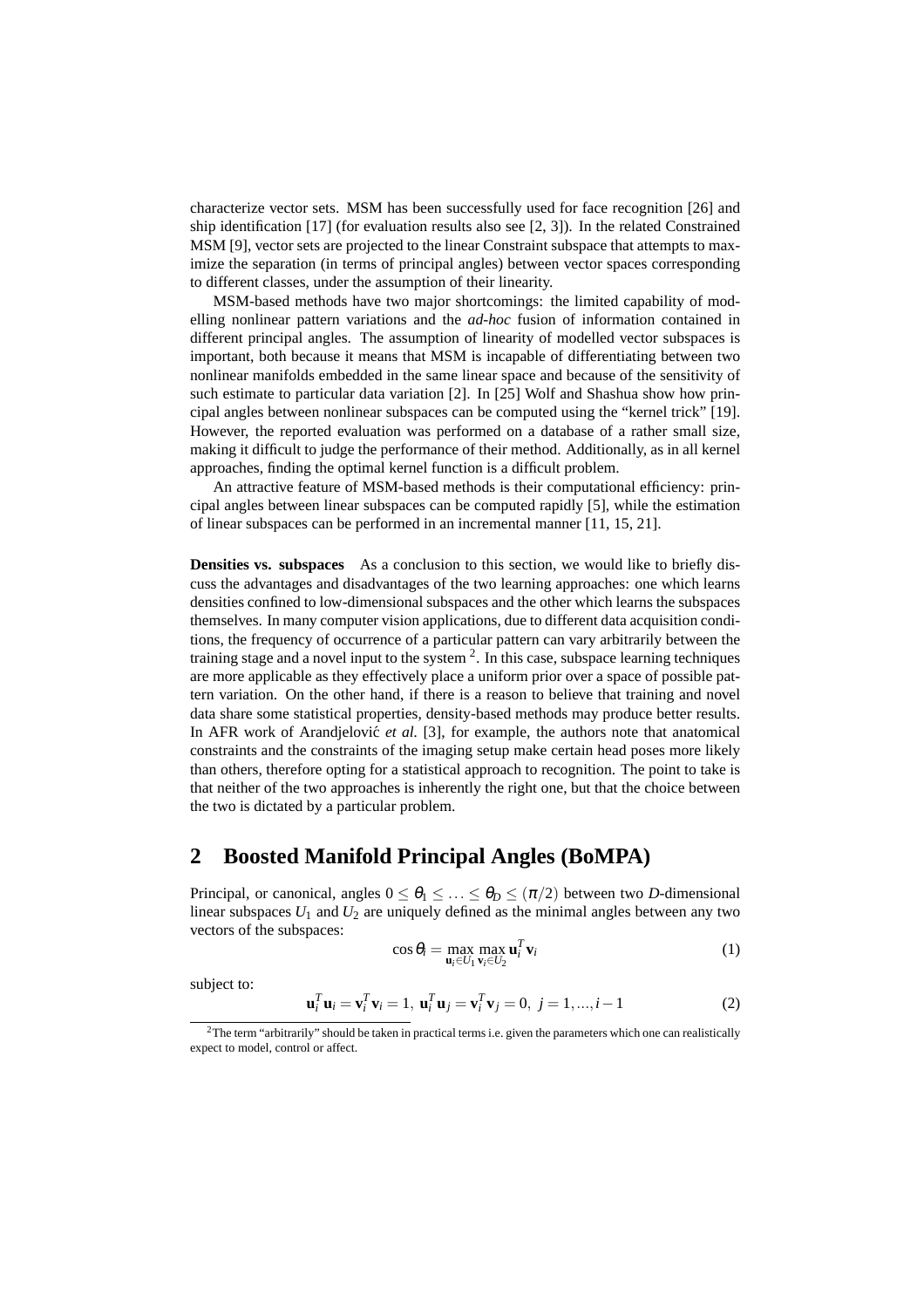

Figure 2: *Principal vectors in MSM: The first 3 pairs (top and bottom rows) of principal vectors for a comparison of two linear subspaces corresponding to the same (a) and different individuals (b). In the former case, the most similar modes of pattern variation, represented by principal vectors, are very much alike* in spite of different illumination conditions *used in data acquisition.*



Figure 3: *MSM, BPA and MPA: (a) The first 3 principal vectors between two linear subspaces which MSM incorrectly classifies as corresponding to the same person (the two data sets are shown in Figure 1). In spite of different identities, the most similar modes of variation are very much alike and can be seen to correspond to especially difficult illuminations. (b) Boosted Principal Angles (BPA), on the other hand, chooses different principal vectors as the most discriminating – these modes of variation are now less similar between the two sets. (c) Modelling of nonlinear manifolds corresponding to the two image sets produces a further improvement. Shown are the most similar modes of variation amongst all pairs of linear manifold patches. Local information is well captured and even these principal vectors are now very dissimilar.*

We will refer to  $\mathbf{u}_i$  and  $\mathbf{v}_i$  as the *i*-th pair of *principal vectors*. Intuitively, the first pair of principal vectors corresponds to the most similar modes of variation of two linear subspaces; every next pair to the most similar modes orthogonal to all previous ones. This concept is illustrated in Figure 2 on the example of sets of face appearance images.

#### **2.1 Learning the Subspace Similarity Function**

In Section 1.1 it was argued that one of the weaknesses of previous approaches in the literature is their use of only the first few principal angles. While these do correspond to most similar modes of variation of two subspaces, they may be caused by extrinsic factors: in the case of face images these may be changes corresponding to extreme illumination conditions, see Figure 3 (a). Given a set of first *N* principal angles  $\Theta = {\theta_1, \dots, \theta_N}$ , our aim is to learn the optimal similarity function  $f(\Theta)$  between the two subspaces.

**Boosted Principal Angles** In general, each principal angle <sup>θ</sup>*<sup>i</sup>* carries some information for discrimination between the corresponding two subspaces. We use this to build simple weak classifiers  $\mathcal{M}(\theta_i) = \text{sign}[\cos(\theta_i) - C]$ . In the proposed method, these are com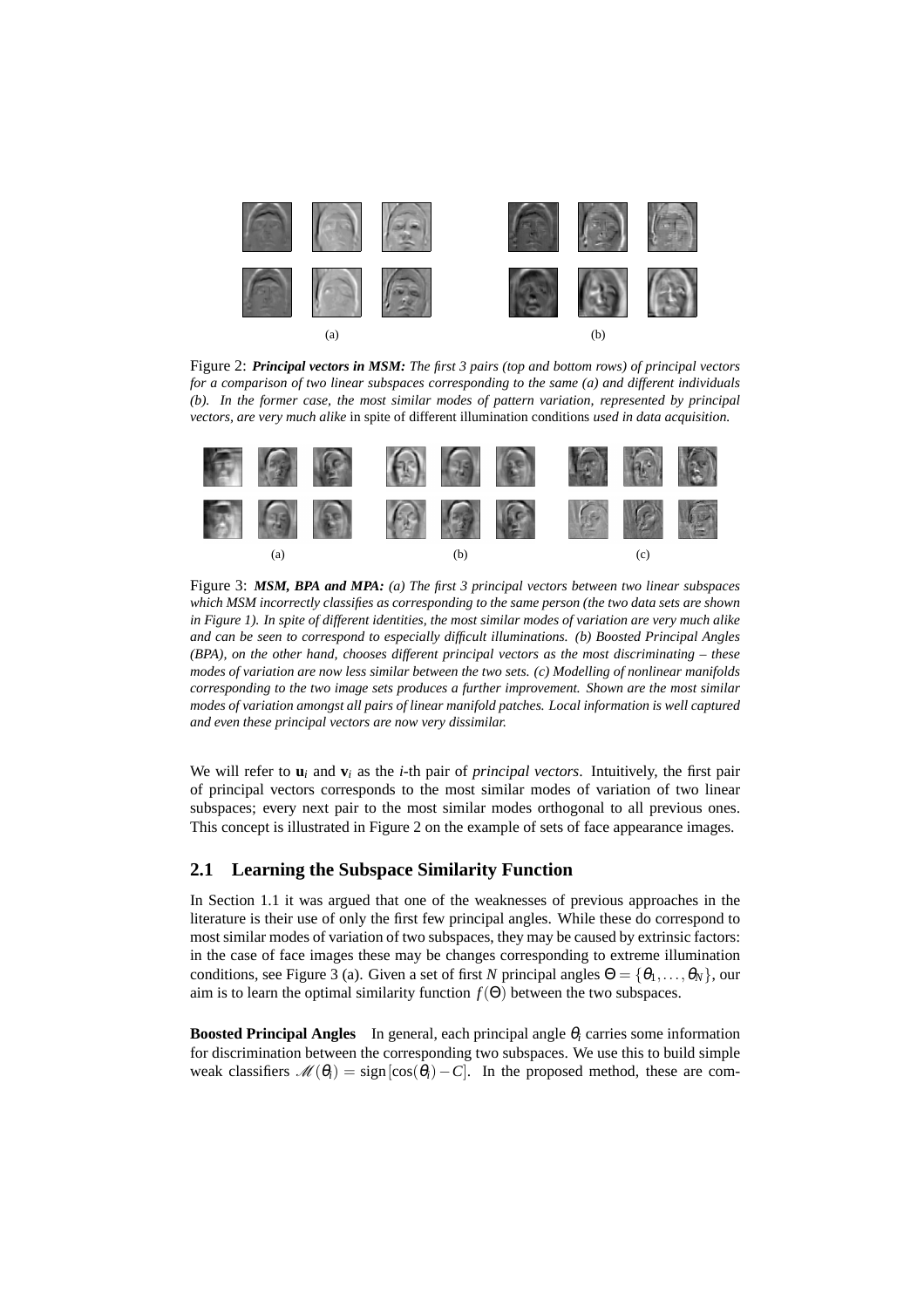bined using the now acclaimed AdaBoost algorithm [8]. In summary, AdaBoost learns a weighting  $\{w_i\}$  of decisions cast by weak learners to form a classifier  $\mathcal{M}(\Theta)$ :

$$
\mathcal{M}(\Theta) = \text{sign}\left[\sum_{i=1}^{N} w_i \mathcal{M}(\theta_i) - \frac{1}{2} \sum_{i=1}^{N} w_i\right]
$$
(3)

In an iterative update scheme classifier performance is optimized on training data which consists of in-class and out-of-class features (i.e. principal angles). Let the training database consist of sets  $S_1, \ldots, S_K \equiv \{S_i\}$ , corresponding to *K* classes. In the framework described, the  $K(K-1)/2$  out-of-class principal angles are computed between pairs of linear subspaces corresponding to training data sets  ${S_i}$ , estimated using Principal Component Analysis (PCA). On the other hand, the *K* in-class principal angles are computed between a pair of randomly drawn subsets for each *S<sup>i</sup>* .

We use the learnt weights  $\{w_i\}$  for computing the following similarity measure between two linear subspaces:

$$
f(\Theta) = \frac{1}{N} \sum_{i=1}^{N} w_i \cos(\theta_i) / \sum_{i=1}^{N} w_i
$$
 (4)

A typical set of weights  $\{w_i\}$  we obtained for our AFR application is shown graphically in Figure 4 (a). The plot shows an interesting result: the weight corresponding to the first principal angle is not the greatest. Rather it is the second principal angle that is most discriminating, followed by the third one. This confirms our observation that the most similar mode of variation across two subspaces can indeed be due an extrinsic factor. Figure 3 (b) shows the 3 most discriminating principal vector pairs selected by our algorithm for data incorrectly classified by MSM – the most weighted principal vectors are now much less similar. The gain achieved with boosting is also apparent from Figure 4 (b). A significant improvement can be seen both for a small and a large number of principal angles. In the former case this is because our algorithm chooses not the first but the most discriminating set of angles. The latter case is practically more important – as more principal angles are added to MSM, its performance first improves, but after a certain point it starts *worsening*. This highly undesirable behaviour is caused by effectively equal weighting of base classifiers in MSM. In contrast, the performance of our algorithm never decreases as more information is added. As a consequence, no special provision for choosing the optimal number of principal angles is needed.

At this point it is worthwhile mentioning the work of Maeda *et al.* [16] in which the third principal angle was found to be useful for discriminating between sets of images of a face and its photograph. Much like the methods described in Section 1.1, the use of a single principal angle was motivated only empirically – the described framework can be used for a more principled feature selection in this setting as well.

#### **2.2 Nonlinear Subspaces**

The assumption that patter variations within each class are well represented by a linear subspace is usually severely limiting, see Figure 1. Our aim is to extend the described framework of boosted principal angles to being able to effectively capture nonlinear data behaviour. We propose a method that combines *global* manifold variations with more subtle, *local* ones.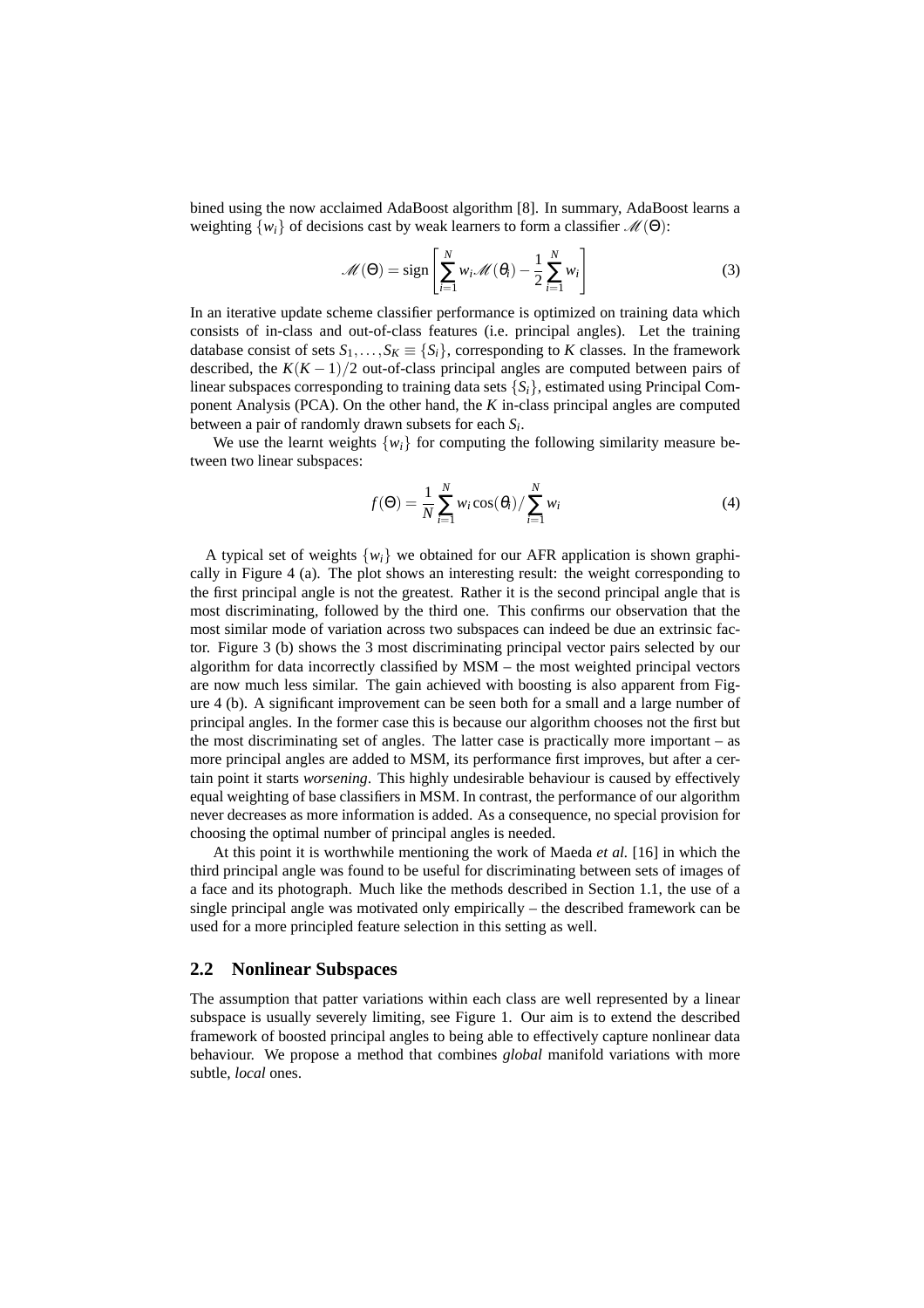

Figure 4: *Boosted Principal Angles: (a) A typical set of weights corresponding to weak principal angle-based classifiers, obtained using AdaBoost. This figure confirms our criticism of MSM-based methods for (i) their simplistic fusion of information from different principal angles and (ii) the use of only the first few angles, see Section 1.1. (b) The average performance of a simple MSM classifier and our boosted variant.*

Without the loss of generality, let  $S_1$  and  $S_2$  be two vector sets and  $\Theta$  the set of principal angles between two linear subspaces. We derive a measure of similarity  $\rho$  between  $S_1$ and  $S_2$  by comparing the corresponding linear subspaces  $U_{1,2}$  and locally linear patches  $L^{(i)}_{\scriptscriptstyle 1}$  :  $\frac{1}{1,2}$  corresponding to piece-wise linear approximations of manifolds of  $S_1$  and  $S_2$ :

$$
\rho(S_1, S_2) = (1 - \alpha) f_G [\Theta(U_1, U_2)] + \alpha \max_{i,j} f_L \left[ \Theta(L_1^{(i)}, L_2^{(j)}) \right]
$$
(5)

where  $f_G$  and  $f_L$  have the same functional form as  $f$  in (4), but separately learnt base classifier weights  $\{w_i\}$ . Put in words, the proximity between two manifolds is computed as a weighted average of the similarity between global modes of data variation and the best matching local behaviour. The two terms complement each other: the former provides (i) robustness to noise, whereas the latter ensures (ii) graceful performance degradation with missing data and (iii) flexibility in modelling complex manifolds, see Figure 3 (c)

**Finding stable locally linear patches** In the proposed framework, stable locally linear manifold patches are found using Mixtures of Probabilistic PCA (PPCA) [22]. The main difficulty in fitting of a PPCA mixture is the requirement for the local principal subspace dimensionality to be set *a priori*. We solve this problem by performing the fitting in two stages. In the first stage, a Gaussian Mixture Model (GMM) constrained to diagonal covariance matrices is fitted first. This model is crude as it is insufficiently expressive to model local variable correlations, yet too complex (in terms of free parameters) as it does not encapsulate the notion of intrinsic manifold dimensionality and additive noise. However, what it is useful for is the *estimation* of the intrinsic manifold dimensionality *d*, from the eigenspectra of its covariance matrices, see Figure 5 (a). Once *d* is estimated (typically  $d \ll D$ ), the fitting is repeated using a Mixture of PPCA.

Both the intermediate diagonal and the final PPCA mixtures are estimated using the Expectation Maximization (EM) algorithm [7] which is initialized by K-means clustering. Automatic model order selection is performed using the well-known Minimum Description Length (MDL) criterion [7], see Figure 5 (b). Typically, the optimal (in the MDL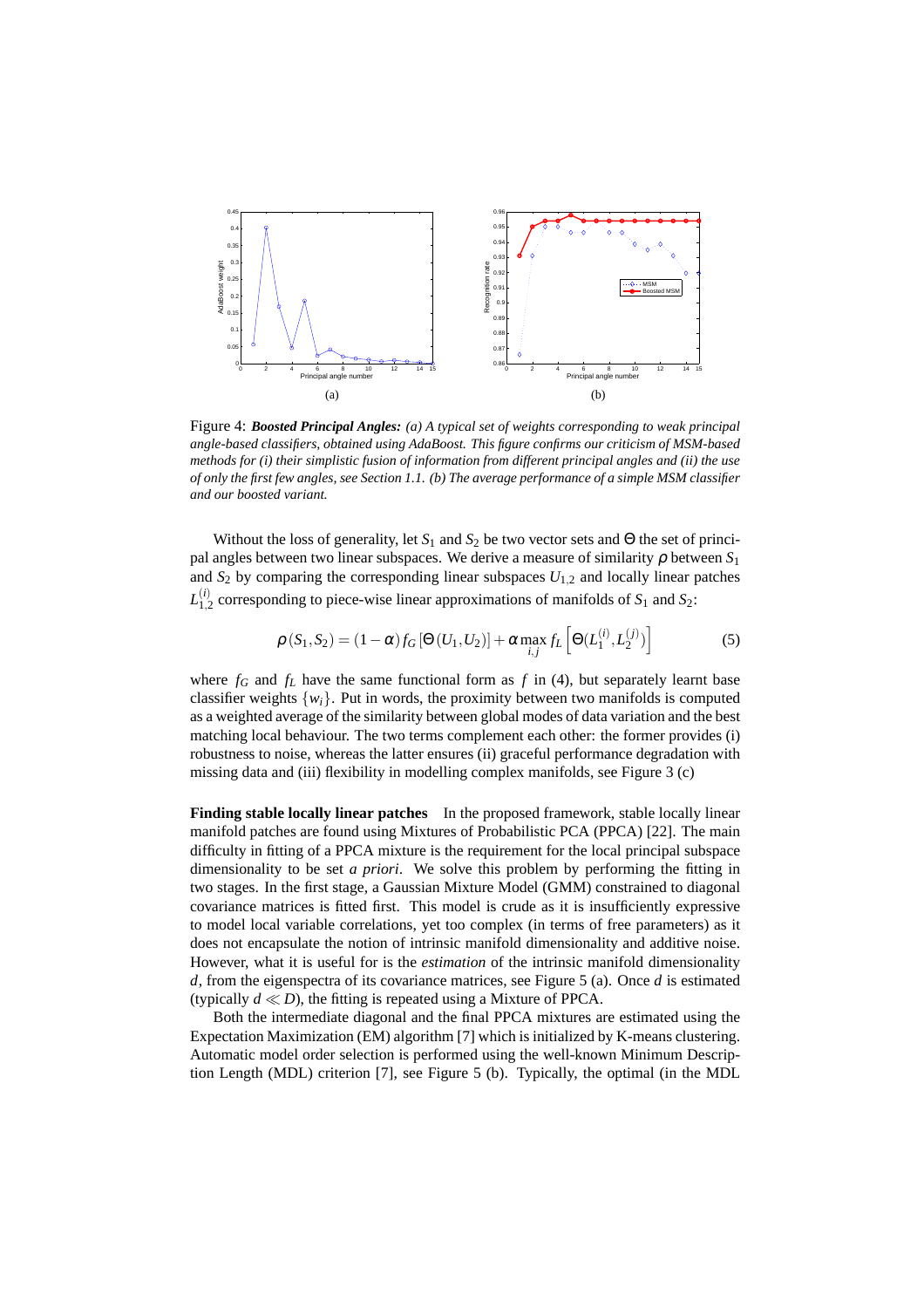

Figure 5: *Piece-wise Linear Manifolds: (a) Average eigenspectrum of diagonal covariance matrices in a typical intermediate GMM fit. The approximate intrinsic manifold dimensionality can be seen to be around 10. (b) Description length as a function of the number of Gaussian components in the intermediate and final, PPCA-based GMM fitting on a typical data set. The latter results in fewer components and a significantly lower MDL.*

| Age                                              | ~-<br><b>L</b> | _<br>ت ب<br>~∪ |           | $ -$<br>_<br>7 U<br>ັ້ | ∪∪⊺ |
|--------------------------------------------------|----------------|----------------|-----------|------------------------|-----|
| Percentage<br>$\sim$ $\sim$ $\sim$ $\sim$ $\sim$ | 70%<br>47 W    | 45%            | 5%<br>، ب | 7%                     | 4%  |

| Table 1: Database: Age distribution for database used in the experiments. |  |  |  |  |  |  |  |
|---------------------------------------------------------------------------|--|--|--|--|--|--|--|
|---------------------------------------------------------------------------|--|--|--|--|--|--|--|

sense) number of components for face data sets used in Section 3 was 3.

# **3 Empirical Evaluation**

The proposed algorithm was evaluated in the framework of automatic face recognition. We used a database with 100 individuals of varying age (see Table 1) and ethnicity, and equally represented genders. For each person in the database we collected 7 video sequences of the person in arbitrary motion (significant translation, yaw and pitch, and negligible roll). The users were instructed not to perform extreme facial expressions but many users talked or smiled during the acquisition, see Figure 1. Each sequence was recorded in a different illumination setting for 10s at 10fps and  $320 \times 240$  pixel resolution. After automatic localization using a cascaded detector [24] and cropping to the uniform scale of  $50 \times 50$  pixels, images of faces were histogram equalized, see Figure 6. Training of all algorithms was performed with data acquired in a single illumination setting and testing with a single other – we used 9 randomly selected training/test combinations.

**Methods** We compared the performance of our learning algorithm, without (MPA) and with (BoMPA) boosted feature selection, to that of:

- KL divergence algorithm (KLD) [20] ,
- Mutual Subspace Method (MSM) [26],
- Kernel Principal Angles (KPA) [25], and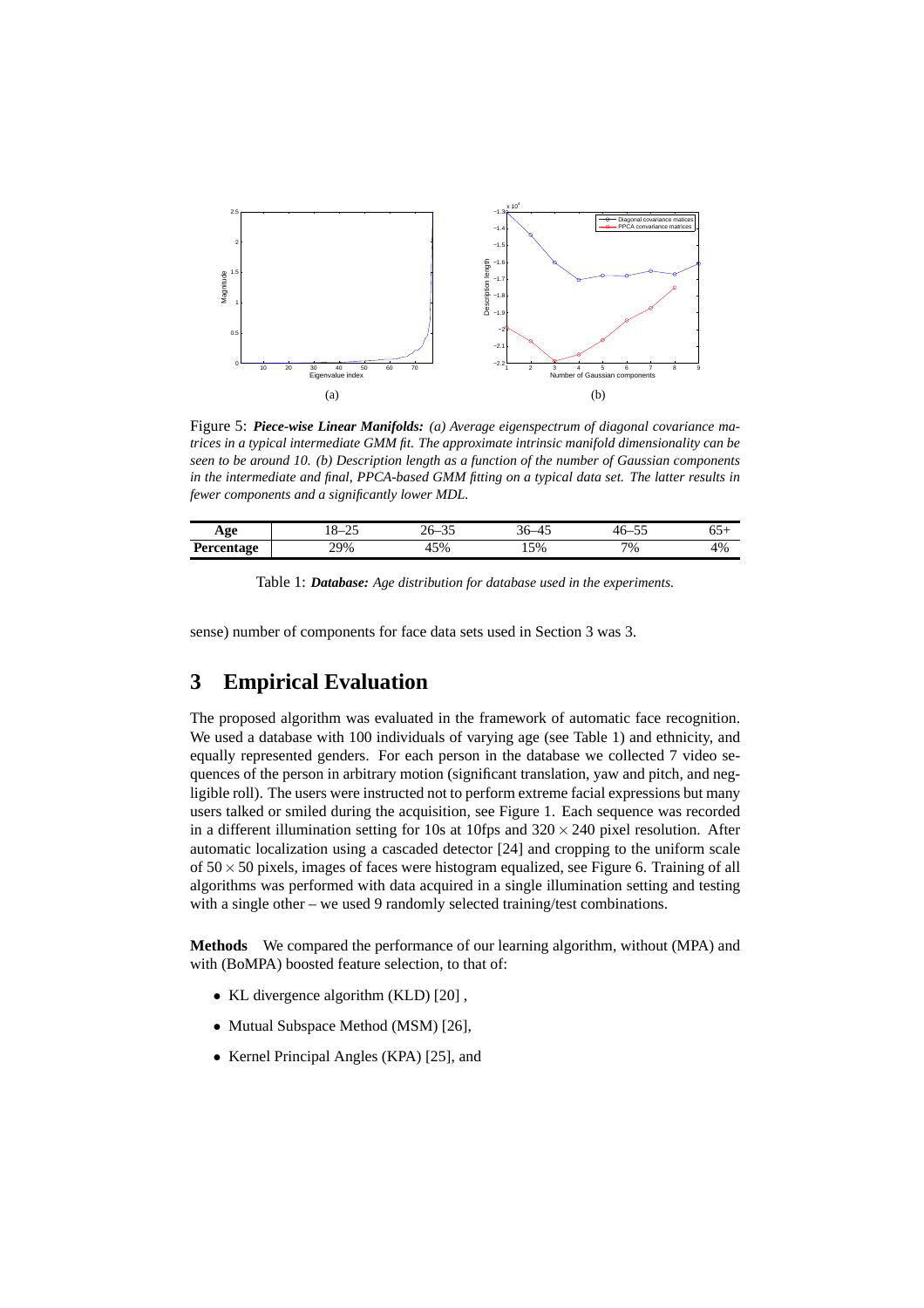



Figure 6: *Data preprocessing: (a) Left to right – typical input frame from a video sequence of a person performing unconstrained head motion (*320×240*pixels), output of the face detector (*72×72 *pixels) and the final image after resizing to uniform scale (*50×50 *pixels) and histogram equalization. (b) Typical outliers – face detector false positives – present in our data.*

Figure 7: *Rank-N Recognition: Shown is the improvement in rank-N recognition accuracy of the basic MSM, MPA and BoMPA algorithms. A consistent and significant improvement is seen with nonlinear manifold modelling, which is further increased using boosted principal angles.*

• Nearest Neighbour (NN) in the Hausdorff distance sense in (i) LDA [4] and (ii) PCA subspaces, estimated from data.

In KLD 90% of data energy was explained by the principal subspace used. In MSM, the dimensionality of PCA subspaces was set to 9 [9]. A sixth degree monomial expansion kernel was used for KPA [25]. In BoMPA, we set the value of parameter  $\alpha$  in (5) to 0.5. All algorithms were preceded with PCA estimated from the entire training dataset which, depending on the illumination setting used for training, resulted in dimensionality reduction to around 150 (while retaining 95% of data energy).

**BoMPA implementation** From a practical stand, there are two key points in the implementation of the proposed method: (i) the computation of principal angles between linear subspaces and (ii) time efficiency. These are now briefly summarized for the implementation used in the evaluation reported in this paper. We compute the cosines of principal angles using the method of Björck and Golub [5], as singular values of the matrix  $B_1^T B_2$ where  $B_{1,2}$  are orthonormal basis of two linear subspaces. This method is numerically more stable than the eigenvalue decomposition-based method used in [26] and equally efficient, see [5] for details. A computationally far more demanding stage of the proposed method is the PPCA mixture estimation. In our implementation, a significant improvement was achieved by dimensionality reduction using the incremental PCA algorithm of Hall *et al.* [11]. Finally, we note that the proposed model of pattern variation within a set inherently places low demands on storage space.

#### **3.1 Results**

The performance of evaluated recognition algorithms is summarized in Table 2. Firstly, note the relatively poor performance of the two nearest neighbour-type methods – the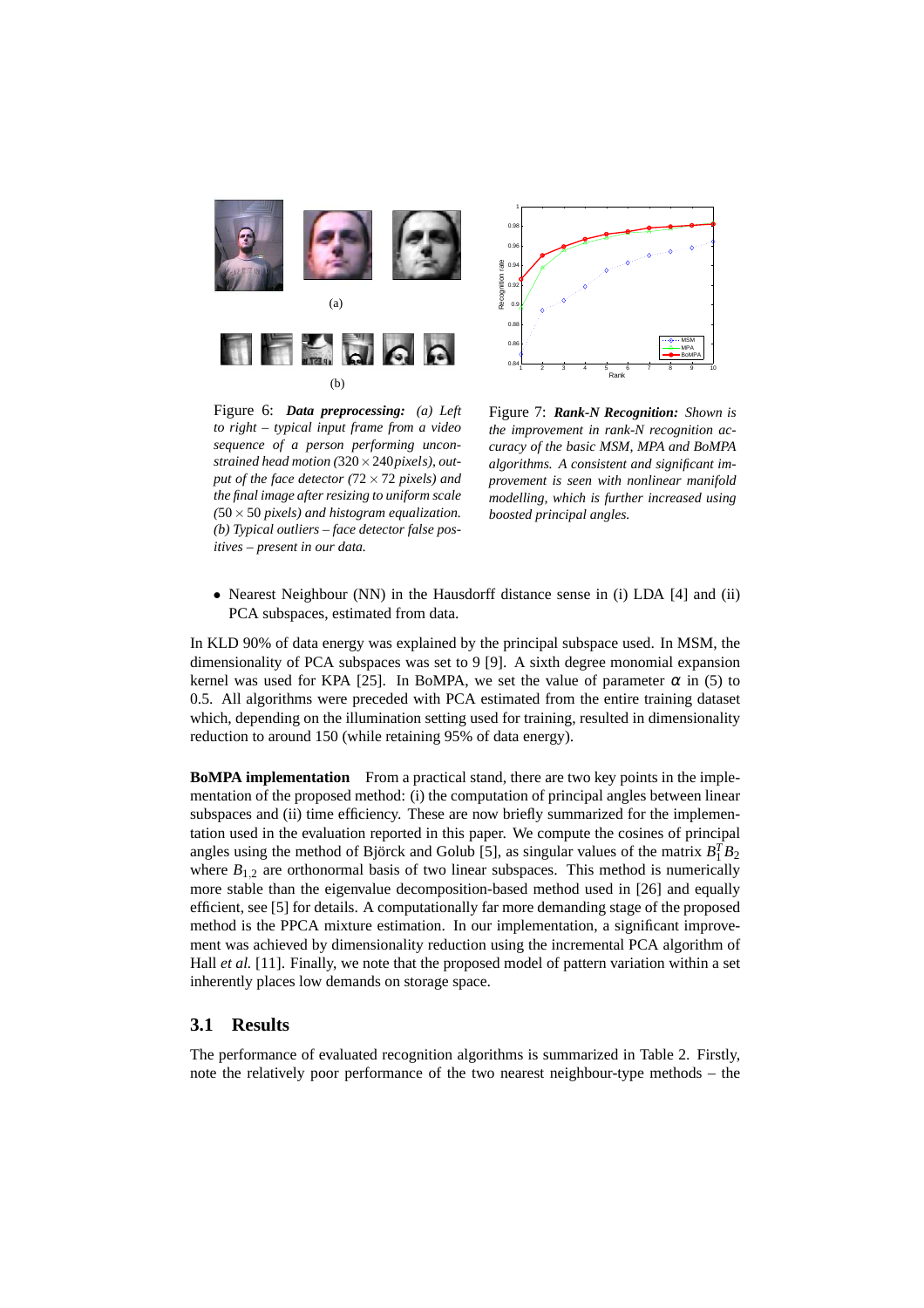|      | KLD  | NN-LDA | NN-PCA | <b>MSM</b>   | <b>KPA</b> | <b>MPA</b> | <b>BoMPA</b> |
|------|------|--------|--------|--------------|------------|------------|--------------|
| mean | 19.8 | 40.7   | 44.6   | 84.9         | 89.1       | 89.7       | 92.6         |
| std  | 9.7  | 6.6    | 7.9    | 6.8          | 10.1       |            | 4.3          |
| time | 7.8  | 1.8    | 11.8   | $_{\rm 0.8}$ | 45         |            | 7.0          |

Table 2: *Evaluation results: The mean recognition rate and its standard deviation across different training/test illuminations (in %). The last row shows the average time in seconds for 100 set comparisons.*

Hausdorff NN in PCA and LDA subspaces. These can be considered as proxies for gauging the difficulty of the recognition task, seeing that both can be expected to perform relatively well if the imaging conditions do not greatly differ between training and test data sets. The KL-divergence based method achieved by far the worst recognition rate. Seeing that the illumination conditions varied across data and that the face motion was largely unconstrained, the distribution of intra-class face patterns was significant making this result unsurprising. This is consistent with results reported in the literature [3].

The performance of the four principal angle-based methods confirms the premises of our work. Basic MSM performed well, but worst of the four. The inclusion of nonlinear manifold modelling, either by using the "kernel trick" or a mixture of linear subspaces, achieved an increase in the recognition rate of about 5%. While the difference in the average performance of MPA and the KPA methods is probably statistically insignificant, it is worth noting the greater robustness to specific imaging conditions of our MPA, as witnessed by a much lower standard deviation of the recognition rate. Further performance increase of 3% is seen with the use of boosted angles, the proposed BoMPA algorithm correctly recognizing 92.6% of the individuals with the lowest standard deviation of all methods compared. An illustration of the improvement provided by each novel step in the proposed algorithm is shown in Figure 7. Finally, its computational superiority to the best performing method in the literature, Wolf and Shashua's KPA, is clear from a 7-fold difference in the average recognition time.

## **4 Conclusions and Future Work**

BoMPA, a novel method for discrimination over vector sets was introduced. In an extensive empirical evaluation it was demonstrated to perform better than state-of-the-art algorithms in the literature on the task of face recognition from image sets, extracted from video.

The main research direction we intend to pursue in the future is the extension of the concept of principal angles to comparisons of probability densities. Another interesting direction could be to use an ensemble of BoMPA learners for object recognition using local image features.

**Acknowledgements** This research was funded by the Toshiba Corporation and Trinity College, Cambridge.